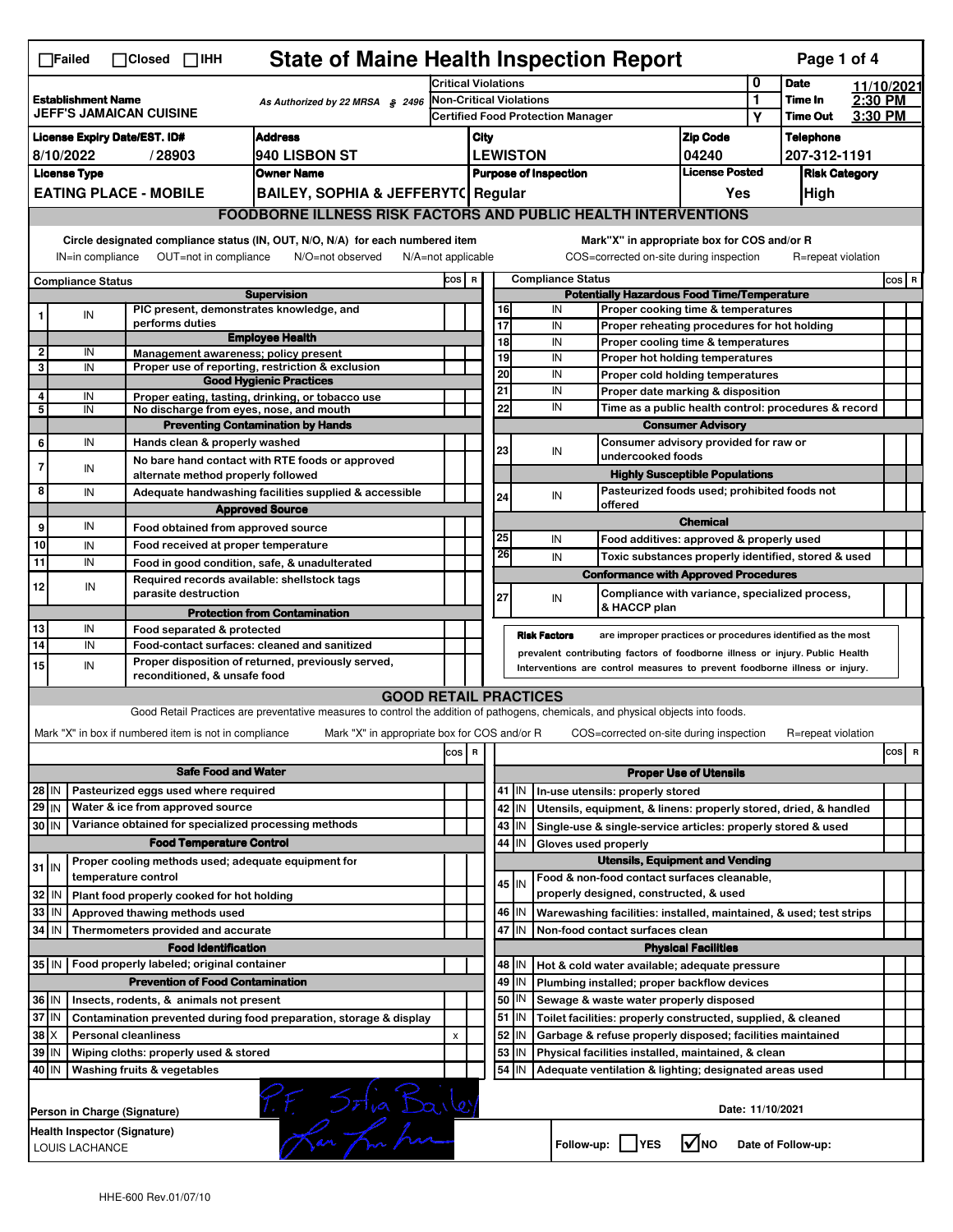|                                                                                        | <b>State of Maine Health Inspection Report</b> | Page 2 of 4  |  |                                                             |              |                           |                                  |  |  |  |  |  |
|----------------------------------------------------------------------------------------|------------------------------------------------|--------------|--|-------------------------------------------------------------|--------------|---------------------------|----------------------------------|--|--|--|--|--|
| <b>Establishment Name</b>                                                              | As Authorized by 22 MRSA § 2496                |              |  |                                                             |              | 11/10/2021<br><b>Date</b> |                                  |  |  |  |  |  |
| <b>JEFF'S JAMAICAN CUISINE</b>                                                         |                                                |              |  |                                                             |              |                           |                                  |  |  |  |  |  |
| <b>Address</b><br>License Expiry Date/EST. ID#<br>940 LISBON ST<br>8/10/2022<br>/28903 |                                                |              |  | City / State<br>Zip Code<br><b>LEWISTON</b><br>/ME<br>04240 |              |                           | <b>Telephone</b><br>207-312-1191 |  |  |  |  |  |
| <b>Temperature Observations</b>                                                        |                                                |              |  |                                                             |              |                           |                                  |  |  |  |  |  |
| Location                                                                               | <b>Temperature</b>                             |              |  |                                                             | <b>Notes</b> |                           |                                  |  |  |  |  |  |
| Hand wash                                                                              | $107*$                                         |              |  |                                                             |              |                           |                                  |  |  |  |  |  |
| Beverage cooler                                                                        | $40*$                                          | air temp     |  |                                                             |              |                           |                                  |  |  |  |  |  |
| Hot holding                                                                            | $148*$                                         | jerk chicken |  |                                                             |              |                           |                                  |  |  |  |  |  |
| Hot holding                                                                            | $178*$                                         | beans        |  |                                                             |              |                           |                                  |  |  |  |  |  |
| Hot holding                                                                            | $187*$                                         | beef patty   |  |                                                             |              |                           |                                  |  |  |  |  |  |

**Person in Charge (Signature)**

**Health Inspector (Signature)**  LOUIS LACHANCE



**Date: 11/10/2021**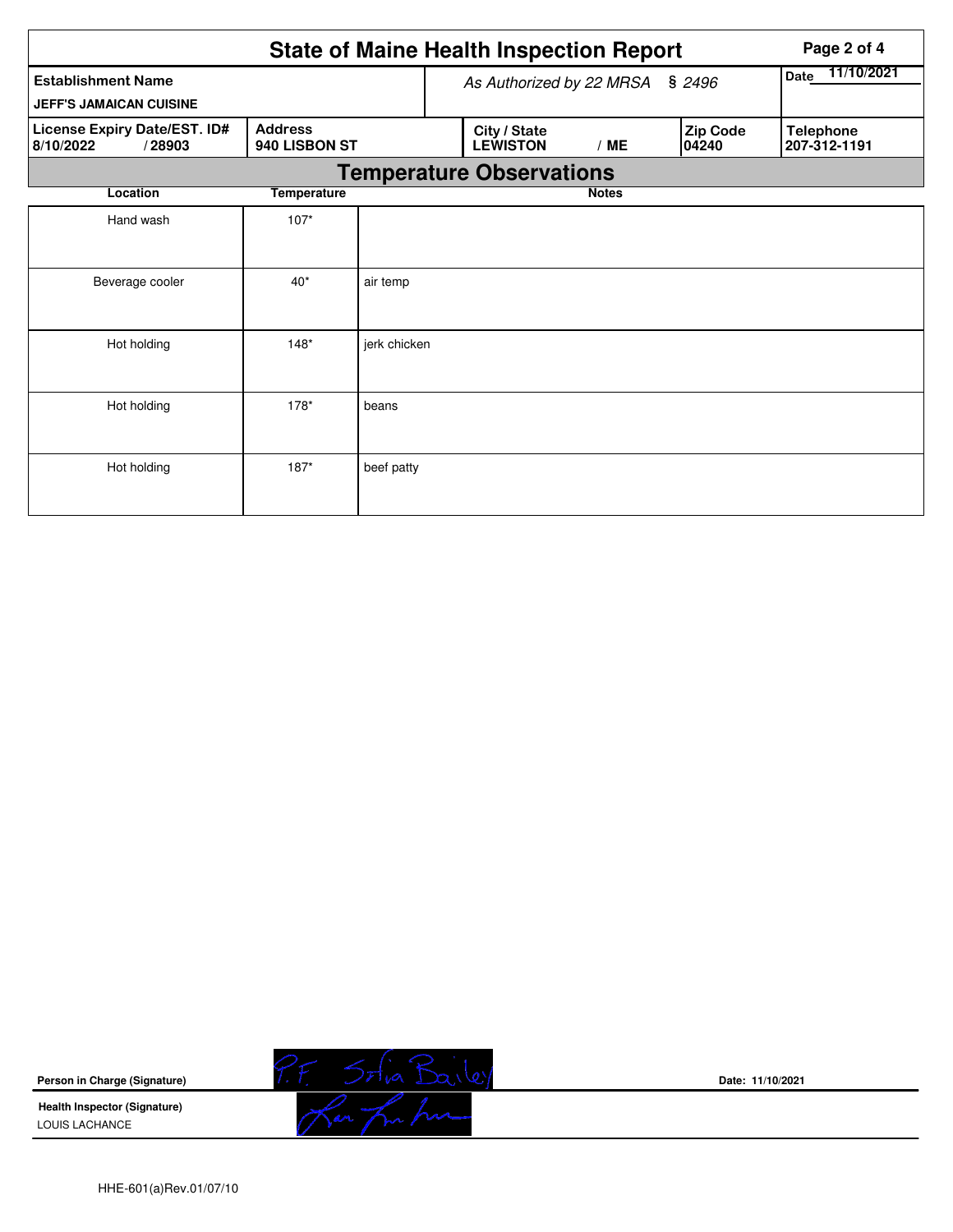|                                                                                                                                                    | Page 3 of 4 |            |  |  |  |  |  |  |  |  |
|----------------------------------------------------------------------------------------------------------------------------------------------------|-------------|------------|--|--|--|--|--|--|--|--|
| <b>Establishment Name</b><br><b>JEFF'S JAMAICAN CUISINE</b><br>License Expiry Date/EST. ID#<br>8/10/2022<br>/28903                                 | Date        | 11/10/2021 |  |  |  |  |  |  |  |  |
| <b>Observations and Corrective Actions</b>                                                                                                         |             |            |  |  |  |  |  |  |  |  |
| Violations cited in this report must be corrected within the time frames below, or as stated in sections<br>8-405.11 and 8-406.11 of the Food Code |             |            |  |  |  |  |  |  |  |  |

38: 2-302.11: N: Food employee fingernails are unacceptable.

INSPECTOR NOTES: Food employee wearing very long, fake fingernails. Removed, \*COS

**Person in Charge (Signature) Health Inspector (Signature)**  LOUIS LACHANCE



**Date: 11/10/2021**